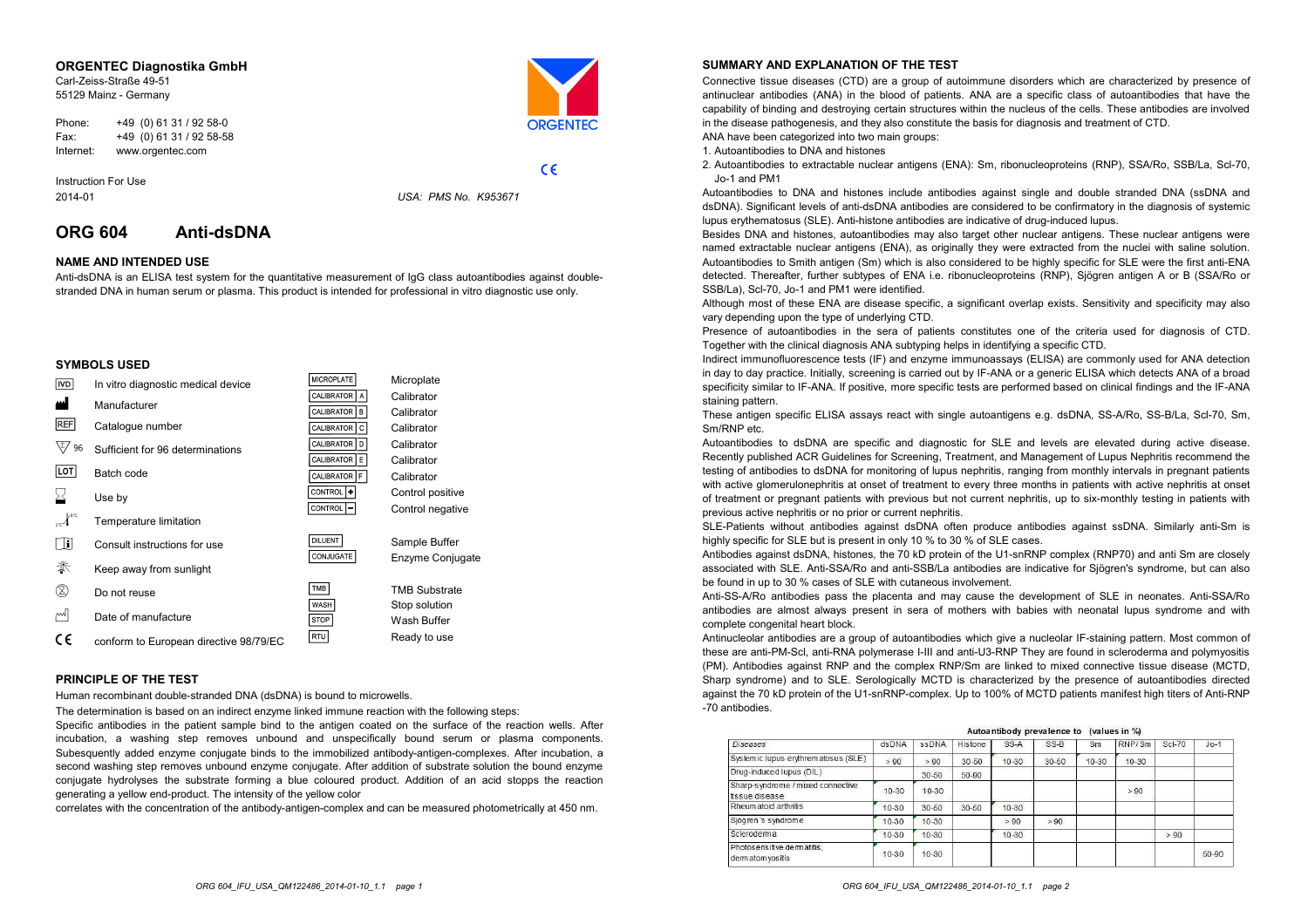| <b>CONTENTS OF THE KIT</b> |                  |                                                                                                                                                                                                                |
|----------------------------|------------------|----------------------------------------------------------------------------------------------------------------------------------------------------------------------------------------------------------------|
| <b>ORG 604</b>             | \∑⁄ 96           | Sufficient for 96 determinations                                                                                                                                                                               |
| MICROPLATE                 | 1                | One divisible microplate consisting of 12 modules of 8 wells each. Ready to use.<br>Product code on module:<br>dsD                                                                                             |
| CALIBRATOR   A             |                  | 1x 1.5 ml Calibrator A 0 IU/ml, containing no serum/buffer matrix (PBS, BSA, detergent, NaN3<br>0.09%), yellow. Ready to use.                                                                                  |
| CALIBRATOR B               |                  | 1x 1.5 ml Calibrator B 12.5 IU/ml, containing dsDNA antibodies in a serum/buffer matrix (PBS,<br>BSA, detergent, NaN3 0.09%), yellow. Ready to use.                                                            |
| CALIBRATOR   C             |                  | 1x 1.5 ml Calibrator C 25 IU/ml, containing dsDNAantibodies in a serum/buffer matrix (PBS, BSA,<br>detergent, NaN3 0.09%), yellow. Ready to use.                                                               |
| CALIBRATOR   D             |                  | 1x 1.5 ml Calibrator D 50 IU/ml, containing dsDNA antibodies in a serum/buffer matrix (PBS,<br>BSA, detergent, NaN3 0.09%), yellow. Ready to use.                                                              |
| CALIBRATOR E               |                  | 1x 1.5 ml Calibrator E 100 IU/ml, containing dsDNA antibodies in a serum/buffer matrix (PBS,<br>BSA, NaN3 0.09%), yellow. Ready to use.                                                                        |
| CALIBRATOR F               |                  | 1x 1.5 ml Calibrator F 200 IU/ml, containing dsDNA antibodies in a serum/buffer matrix (PBS,<br>BSA, detergent, NaN3 0.09%), yellow. Ready to use.                                                             |
| CONTROL <sup>+</sup>       |                  | 1x 1.5 ml Control positive, containing dsDNA antibodies in a serum/buffer matrix (PBS, BSA,<br>detergent, NaN3 0.09%), yellow. Ready to use. The concentration is specified on the<br>certificate of analysis. |
| CONTROL <sup>-</sup>       |                  | 1x 1.5 ml Control negative, containing dsDNA antibodies in a serum/buffer matrix (PBS, BSA,<br>detergent, NaN3 0.09%), yellow. Ready to use. The concentration is specified on the<br>certificate of analysis. |
| <b>DILUENT</b>             | 20 ml            | Sample Buffer PD, containing PBS, BSA, detergent, preservative sodium azide 0.09%,<br>yellow, concentrate $(5 x)$ .                                                                                            |
| CONJUGATE                  | 15 <sub>ml</sub> | Enzyme Conjugate containing anti-human IgG antibodies, HRP labelled; PBS, BSA,<br>detergent, preservative PROCLIN 0.05%, light red. Ready to use.                                                              |
| TMB                        | 15 <sub>ml</sub> | TMB Substrate; containing 3.3', 5.5'- Tetramethylbenzidin, colorless. Ready to use.                                                                                                                            |
| <b>WASH</b>                | $20 \mathrm{ml}$ | Wash Buffer, containing Tris, detergent, preservative sodium azide 0.09%; 50 x conc.                                                                                                                           |
| STOP                       | 15 <sub>ml</sub> | Stop solution; contains acid. Ready to use.                                                                                                                                                                    |
| m                          | 1                | $Instruction for Lieer$ FLISA Mini-DVD                                                                                                                                                                         |

- 1 Instruction for Use: ELISA Mini-DVD
	- 1 Certificate of Analysis

### **MATERIALS REQUIRED**

- Microplate reader capable of endpoint measurements at 450 nm; optional: reference filter at 620 nm
- Data reduction software
- Multi-channel dispenser or repeatable pipette for 100 µl
- Vortex mixer

i

- Pipettes for 10 µl, 100 µl and 1000 µl
- Laboratory timing device
- Distilled or deionised water
- Measuring cylinder for 1000 ml and 100 ml
- Plastic container for storage of the wash solution

This ELISA assay is suitable for use on open automated ELISA processors. Each assay has to be validated on the respective automated system. Detailed information is provided upon request.

# **SPECIMEN COLLECTION, STORAGE AND HANDLING**

- Collect whole blood specimens using acceptable medical techniques to avoid hemolysis.
- Allow blood to clot and separate the serum or plasma by centrifugation.
- Test serum should be clear and non-hemolyzed. Contamination by hemolysis or lipemia should be avoided, but does not interfere with this assay.
- Specimens may be refrigerated at 2-8°C for up to five days or stored at -20°C up to six months.
- Avoid repetitive freezing and thawing of serum or plasma samples. This may result in variable loss of antibody activity.
- Testing of heat-inactivated sera is not recommended.

# **STORAGE AND STABILITY**

- Store test kit at 2-8°C in the dark.
- Do not expose reagents to heat, sun, or strong light during storage and usage.
- Store microplate sealed and dessicated in the clip bag provided.
- Shelf life of the unopended test kit is 18 months from day of production.
- Unopened reagents are stable until expiration of the kit. See labels for individual batch. • Diluted Wash Buffer and Sample Buffer are stable for at least 30 days when stored at 2-8°C.
- We recommend consumption on the same day.

#### **PROCEDURAL NOTES**

- Do not use kit components beyond their expiration dates.
- Do not interchange kit components from different lots and products.
- All materials must be at room temperature (20-28°C) prior to use.
- Prepare all reagents and samples. Once started, performe the test without interruption.
- Double determinations may be done. By this means pipetting errors may become obvious.
- Perform the assay steps only in the order indicated.
- Always use fresh sample dilutions.
- Pipette all reagents and samples into the bottom of the wells.
- To avoid carryover or contamination, change the pipette tip between samples and different kit controls.
- Wash microwells thoroughly and remove the last droplets of wash buffer.
- All incubation steps must be accurately timed.
- Do not re-use microplate wells.

## **WARNINGS AND PRECAUTIONS**

- All reagents of this kit are intended for professional in vitro diagnostic use only.
- Components containing human serum were tested and found negative for HBsAg, HCV, HIV1 and HIV2 by FDA approved methods. No test can guarantee the absence of HBsAg, HCV, HIV1 or HIV2, and so all human serum based reagents in this kit must be handled as though capable of transmitting infection.
- Bovine serum albumin (BSA) used in components has been tested for BSE and found negative.
- Avoid contact with the substrate TMB (3,3´,5,5´-Tetramethyl-benzidine).
- Stop solution contains acid, classifiaction is non-hazardous. Avoid contact with skin.
- Control, sample buffer and wash buffer contain sodium azide 0.09% as preservative. This concentration is classified as non-hazardous.
- Enzyme conjugate contains ProClin 300 0.05% as preservative. This concentration is classified as non-hazardous.

During handling of all reagents, controls and serum samples observe the existing regulations for laboratory safety regulations and good laboratory practice:

- First aid measures: In case of skin contact, immediately wash thoroughly with water and soap. Remove contaminated clothing and shoes and wash before reuse. If system fluid comes into contact with skin, wash thoroughly with water. After contact with the eyes carefully rinse the opened eye with running water for at least 10 minutes. Get medical attention if necessary.
- Personal precautions, protective equipment and emergency procedures:

Observe laboratory safety regulations. Avoid contact with skin and eyes. Do not swallow. Do not pipette by mouth. Do not eat, drink, smoke or apply makeup in areas where specimens or kit reagents are handled. When spilled, absorb with an inert material and put the spilled material in an appropriate waste disposal.

- Exposure controls / personal protection: Wear protective gloves of nitril rubber or natural latex. Wear protective glasses. Used according to intended use no dangerous reactions known.
- Conditions to avoid: Since substrate solution is light-sensitive. Store in the dark.
- For disposal of laboratory waste the national or regional legislation has to be observed.

Observe the guidelines for performing quality control in medical laboratories by assaying control sera.

#### **PREPARATION OF REAGENTS**

#### **WASH**

Dilute the contents of one vial of the buffered wash solution concentrate (50x) with distilled or deionised water to a final volume of 1000 ml prior to use.

**DILUENT** 

Sample Buffer PD Prior to use dilute the contents (20 ml) of one vial of sample buffer 5x concentrate with distilled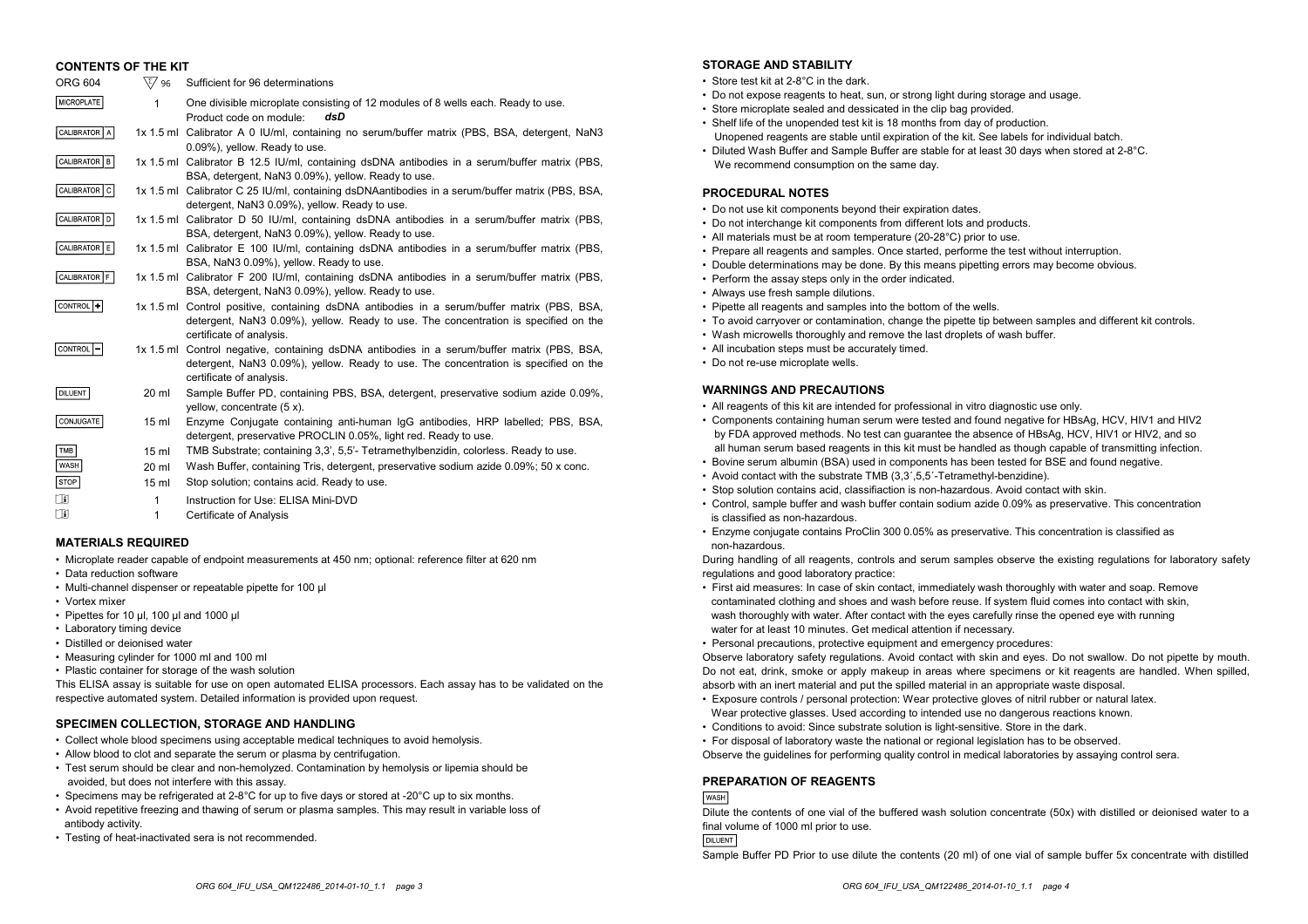or deionised water to a final volume of 100 ml.

Preparation of samples

Dilute patient samples 1:100 before the assay: Put 990 µl of prediluted sample buffer in a polystyrene tube and add 10 µl of sample. Mix well. Note: Calibrators / Controls are ready to use and need not be diluted.

### **TEST PROCEDURE**

Prepare enough microplate modules for all calibrators / controls and patient samples.

- 1. Pipette **100 µl** of calibrators, controls and prediluted patient samples into the wells. Incubate for **30 minutes** at room temperature (20-28 °C).
	- Discard the contents of the microwells and **wash 3 times** with **300 µl** of wash solution.
- 2. Dispense **100 µ**l of enzyme conjugate into each well. Incubate for **15 minutes** at room temperature.

Discard the contents of the microwells and **wash 3 times** with **300 µl** of wash solution.

- 3. Dispense **100 µ**l of TMB substrate solution into each well. Incubate for **15 minutes** at room temperature
- 4. **Add 100 µl** of stop solution to each well of the modules
	- Incubate for **5 minutes** at room temperature.

Read the optical density at 450 nm (reference 600-690nm) and calculate the results. The developed colour is stable for at least 30 minutes. Read during this time.

Example for a pipetting scheme:

|   |              |                |  | 6 | $\overline{7}$ | 8 | 9 | 10 | 11 | 12 |
|---|--------------|----------------|--|---|----------------|---|---|----|----|----|
| A | $\mathsf{A}$ |                |  |   |                |   |   |    |    |    |
| в | в            | P <sub>2</sub> |  |   |                |   |   |    |    |    |
| C | C            | P <sub>3</sub> |  |   |                |   |   |    |    |    |
| D |              |                |  |   |                |   |   |    |    |    |
| Е | F            |                |  |   |                |   |   |    |    |    |
| F |              |                |  |   |                |   |   |    |    |    |
| G | C+           |                |  |   |                |   |   |    |    |    |
| н | r.           |                |  |   |                |   |   |    |    |    |



### **VALIDATION**

Test results are valid if the optical densities at 450 nm for calibrators / controls and the results for controls comply with the reference ranges indicated on the Certificate of Analysis enclosed in each test kit. If these quality control criteria are not met the assay run is invalid and should be repeated.

### **CALCULATION OF RESULTS**

For quantitative results plot the optical density of each calibrator versus the calibrator concentration to create a calibration curve. The concentration of patient samples may then be estimated from the calibration curve by interpolation.

Using data reduction software a 4-Parameter-Fit with lin-log coordinates for optical density and concentration is the data reduction method of choice.

### **PERFORMANCE CHARACTERISTICS**

#### **Calibration**

The assay system is calibrated against the international reference preparation WHO Wo/80 for human anti-dsDNA IgG antibodies as 200 IU/ml.

### **Measuring range**

The calculation range of this ELISA assay is 0 - 200 IU/ml

### **Expected values**

In a normal range study with samples from healthy blood donors the following ranges have been established with this ELISA assay: Cut-off 20 IU/ml

#### **Interpretation of results**

| Negative: | $< 20$ IU/ml    |
|-----------|-----------------|
| Positive: | $\geq$ 20 IU/ml |

#### **Linearity**

Three patient samples containing high levels of specific antibody were serially diluted in sample buffer to demonstrate the dynamic range of the assay. Activity for each dilution was calculated by means of SMC® Tecnology.

| Sample | <b>Dilution</b> | Observed | Expected | O/E         |
|--------|-----------------|----------|----------|-------------|
|        |                 | IU/ml    | IU/ml    | $N^{\circ}$ |
|        | 1:100           | 104.2    | 104.2    | 100         |
|        | 1:200           | 50.6     | 52.1     | 97          |
| ٠      | 1:400           | 24.9     | 26.1     | 95          |
| ٠      | 1:800           | 11.2     | 13.0     | 86          |
| 2      | 1:100           | 135.3    | 135.3    | 100         |
| ٠      | 1:200           | 68.9     | 67.7     | 102         |
| ٠      | 1:400           | 35.2     | 33.8     | 104         |
| ٠      | 1:800           | 18.2     | 16.9     | 108         |

### **Limit of detection**

Functional sensitivity was determined to be: 1 IU/ml

#### **Reproducibility**

Intra-assay precision: Coefficient of variation (CV) was calculated for each of three samples from the results of 24 determinations in a single run. Results for precision-within-assay are shown in the table below. Inter-assay precision: Coefficient of variation (CV) was calculated for each of three samples from the results of 6 determinations in 5 different runs. Results for run-to-run precision are shown in the table below.

|        | Intra-Assay |             |        | Inter-Assay |      |
|--------|-------------|-------------|--------|-------------|------|
| Sample | Mean        |             | Sample | Mean        |      |
|        | IU/ml       | <b>CV %</b> |        | IU/ml       | CV%  |
|        | 26.0        | 4.5         |        | 29.0        | 12.4 |
|        | 61.0        | 3.1         |        | 68.0        | 7.3  |
|        | 114.0       | 6.4         |        | 138.0       | 5.2  |

#### **Interfering substances**

No interference has been observed with haemolytic (up to 1000 mg/dl) or lipemic (up to 3 g/dl triglycerides) sera or plasma, or bilirubin (up to 40 mg/dl) containing sera or plasma. Nor have any interfering effects been observed with the use of anticoagulants (Citrate, EDTA, Heparine). However for practical reasons it is recommended that grossly hemolyzed or lipemic samples should be avoided.

#### **Study results**

| ection         | nsitivity was determined to be:                                                                                                                                                                                                                                                                                                                                          |                               | $1$ IU/ml               |         |               |             |      |
|----------------|--------------------------------------------------------------------------------------------------------------------------------------------------------------------------------------------------------------------------------------------------------------------------------------------------------------------------------------------------------------------------|-------------------------------|-------------------------|---------|---------------|-------------|------|
| vility         |                                                                                                                                                                                                                                                                                                                                                                          |                               |                         |         |               |             |      |
|                |                                                                                                                                                                                                                                                                                                                                                                          |                               |                         |         |               |             |      |
|                | recision: Coefficient of variation (CV) was calculated for each of three samples from the<br>is in a single run. Results for precision-within-assay are shown in the table below.<br>recision: Coefficient of variation (CV) was calculated for each of three samples from the<br>is in 5 different runs. Results for run-to-run precision are shown in the table below. |                               |                         |         |               |             |      |
|                | Intra-Assay                                                                                                                                                                                                                                                                                                                                                              |                               |                         |         |               | Inter-Assay |      |
| Sample         | Mean                                                                                                                                                                                                                                                                                                                                                                     |                               |                         | Sample  |               | Mean        |      |
|                | IU/ml                                                                                                                                                                                                                                                                                                                                                                    | CV %                          |                         |         |               | IU/ml       | CV % |
| $\mathbf{1}$   | 26.0                                                                                                                                                                                                                                                                                                                                                                     | 4.5                           |                         | 1       |               | 29.0        | 12.4 |
| $\overline{2}$ | 61.0                                                                                                                                                                                                                                                                                                                                                                     | 3.1                           |                         | 2       |               | 68.0        | 7.3  |
| 3              | 114.0                                                                                                                                                                                                                                                                                                                                                                    | 6.4                           |                         | 3       |               | 138.0       | 5.2  |
| ts             | ce has been observed with haemolytic (up to 1000 mg/dl) or lipemic (up to 3 g/dl triglycer<br>lirubin (up to 40 mg/dl) containing sera or plasma. Nor have any interfering effects been o<br>ticoagulants (Citrate, EDTA, Heparine). However for practical reasons it is recommended<br>lipemic samples should be avoided.                                               |                               |                         |         |               |             |      |
|                |                                                                                                                                                                                                                                                                                                                                                                          |                               |                         |         |               |             |      |
| <b>SLE</b>     | Study population                                                                                                                                                                                                                                                                                                                                                         |                               | $\overline{\mathsf{n}}$ | $n$ pos | $\frac{9}{6}$ |             |      |
|                |                                                                                                                                                                                                                                                                                                                                                                          |                               | 202                     | 164     | 81.2          |             |      |
|                | other autoimmune diseases                                                                                                                                                                                                                                                                                                                                                |                               | 33                      | 1       | 3.0           |             |      |
|                | normal human sera                                                                                                                                                                                                                                                                                                                                                        |                               | 115                     | 1       | 0.9           |             |      |
| ORG 604 Pos    | <b>Clinical Diagnosis</b><br>Pos<br>164<br>Neg<br>38<br>202                                                                                                                                                                                                                                                                                                              | Neg<br>2<br>146<br>148<br>350 |                         |         |               |             |      |